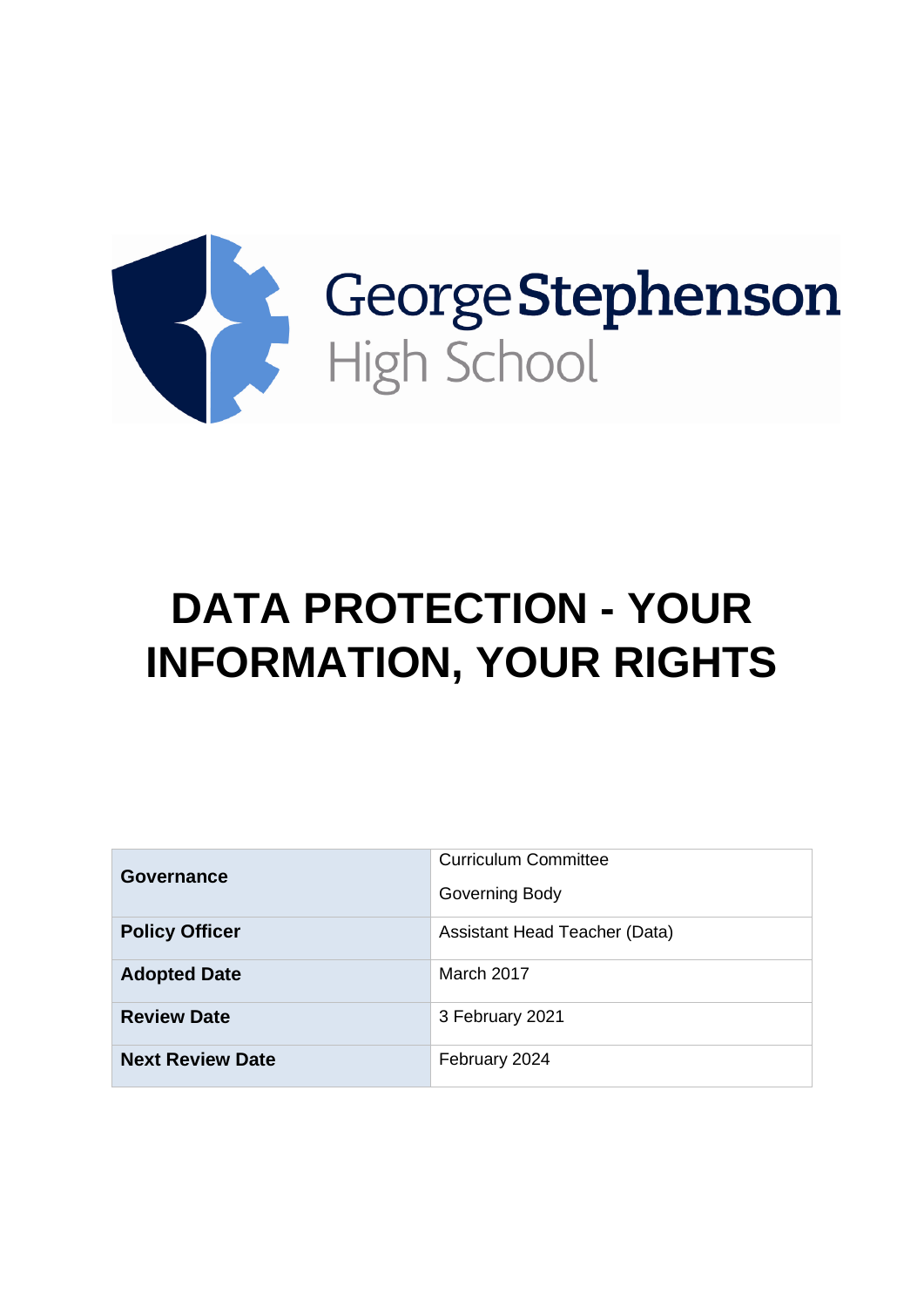#### **Introduction**

As a school we may use (process) your and your child's information (personal data) for all sorts of different reasons, for example, to register your child at the school, to contact you in an emergency, to provide your child with an education, to provide you with access to online services and applications (Parent Mail, SIMS Parent etc).

'Personal data' means information that enables you to be identified, and includes the likes of your name, address, telephone number / email address, an identification number or an online identifier. It also includes certain types of 'sensitive personal data' about you and your child. This your racial or ethnic origin, religious or philosophical beliefs, details of your health, sex life or sexual orientation, and any biometric data that identifies you or your child.

'Processing' means everything we do with your personal data. This includes collecting your personal information, using it, storing it, organising it, deleting it, and sharing it with others.

Whenever we process your personal data we must do so lawfully, fairly and in a transparent manner to comply with our responsibilities and legal obligations under the General Data Protection Regulations ('GDPR') and Data Protection Act 2018.

This guide informs you of your rights under the GDPR and the Data Protection Act 2018.

If you would like to exercise any of your rights, have any questions or would like a copy of this information in a different format, for example, presented by icons, in large type, Braille or on audio CD, please contact the school's Data Protection Officer:

Data Protection Officer: Judicium Consulting Limited

72 Cannon Street, London, EC4N 6AE

Email: [dataservices@judicium.com](mailto:dataservices@judicium.com)

Web: [www.judiciumeducation.co.uk](http://www.judiciumeducation.co.uk/)

Telephone: 0203 326 9174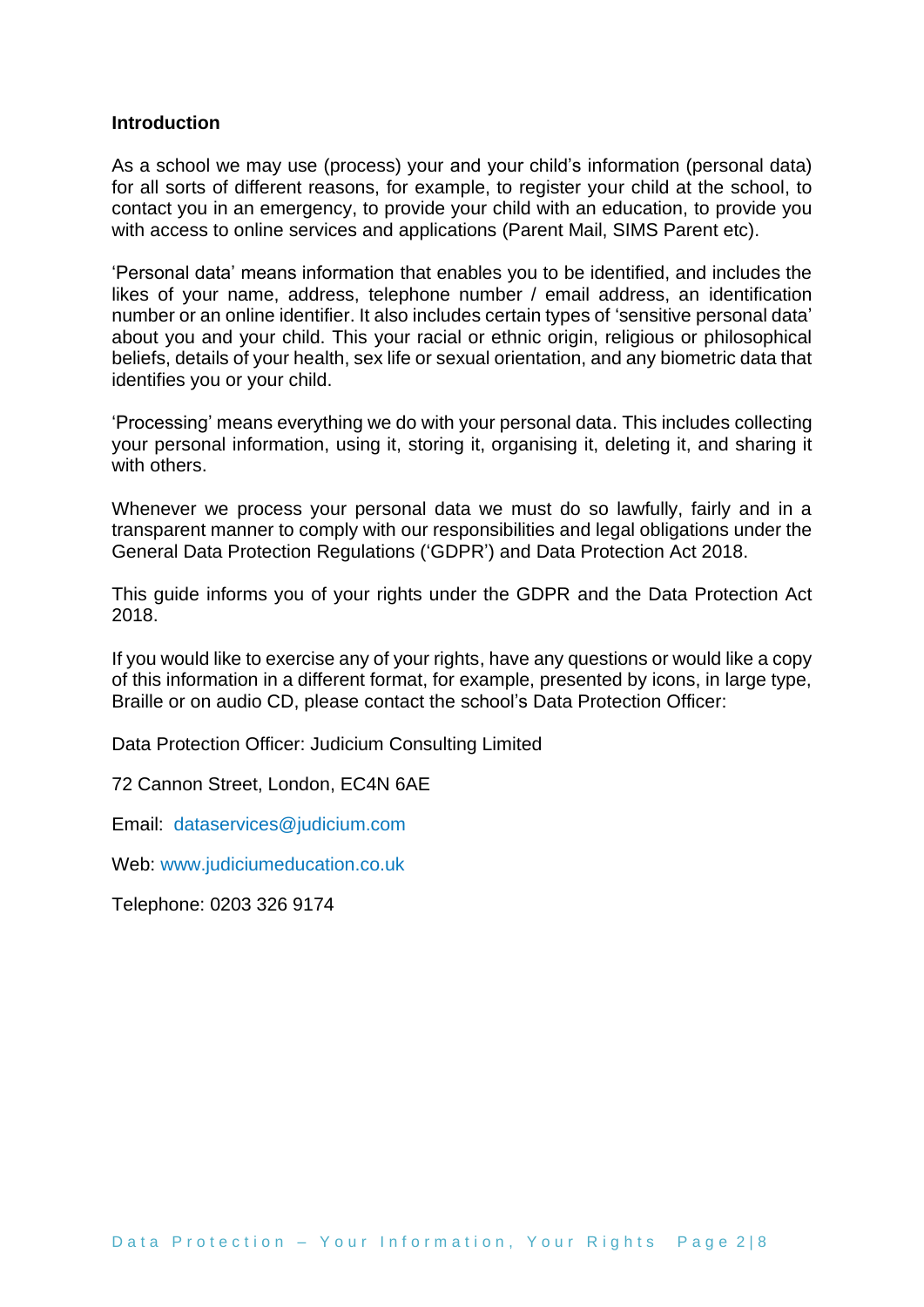# **Right to be informed (what we must tell you)**

*When we collect personal data from you* at the time we collect it, we will

- 1. Provide you with our contact details.
- 2. Provide you with the contact details of our Data Protection Officer.
- 3. Tell you what we will do with your personal data, including sharing it with third parties and the legal basis for the processing. We do this by way of a privacy notice. In the unlikely event we need to transfer your personal data to a country that is not covered by the GDPR, we will let you know whether or not the European Commission has made a decision regarding the adequacy of that country's data protection practices. In the unlikely event we need to transfer your personal data to an international organisation we will provide you with details of the safeguards that have been put in place to keep your personal data secure.
- 4. Tell you how long we will keep your personal data and what your rights are in relation to that data. These may include the right to have any errors in your personal data corrected, the right to have your personal data erased, the right to stop us processing your personal data and the right to object to us processing your personal data. Please note not all of these rights apply in all situations. We will provide you with specific information on which rights apply at the point we collect your personal data.
- 5. Inform you of any automated decision making, including profiling and what the consequences of that decision might be. We will also provide you with the contact details of a person who you can contact for an explanation of the decision. You will be able to inform that person of your point of view and ask them to revisit the decision considering what you have told them.

Where we have asked for your consent to process your personal data, we will also provide you with information on your right to withdraw consent at any time. We will tell you if providing your personal data is a statutory or contractual requirement and where you are obliged to provide your personal data. We will also tell you of the consequences of you not providing the data.

If we would like to process your personal data for a reason other than that for which we collected it, we will contact you before doing so. We will also provide you with any further information necessary to ensure the way we process your personal data is fair and transparent and inform you of your right to make a complaint to the Information Commissioner's Office (ICO). We will usually provide this information in writing. This is known as a privacy notice. We may provide this information in combination with standardised icons in order to give a clear visual overview of the intended processing. In cases where you have already received this information, we may not provide it to you.

*When we have received your personal data from someone other than you…*in addition to the above information, we will let you know the categories of personal data, for example, whether we have received your name, an identification number, location data, an online identifier or information about your physical, physiological, genetic,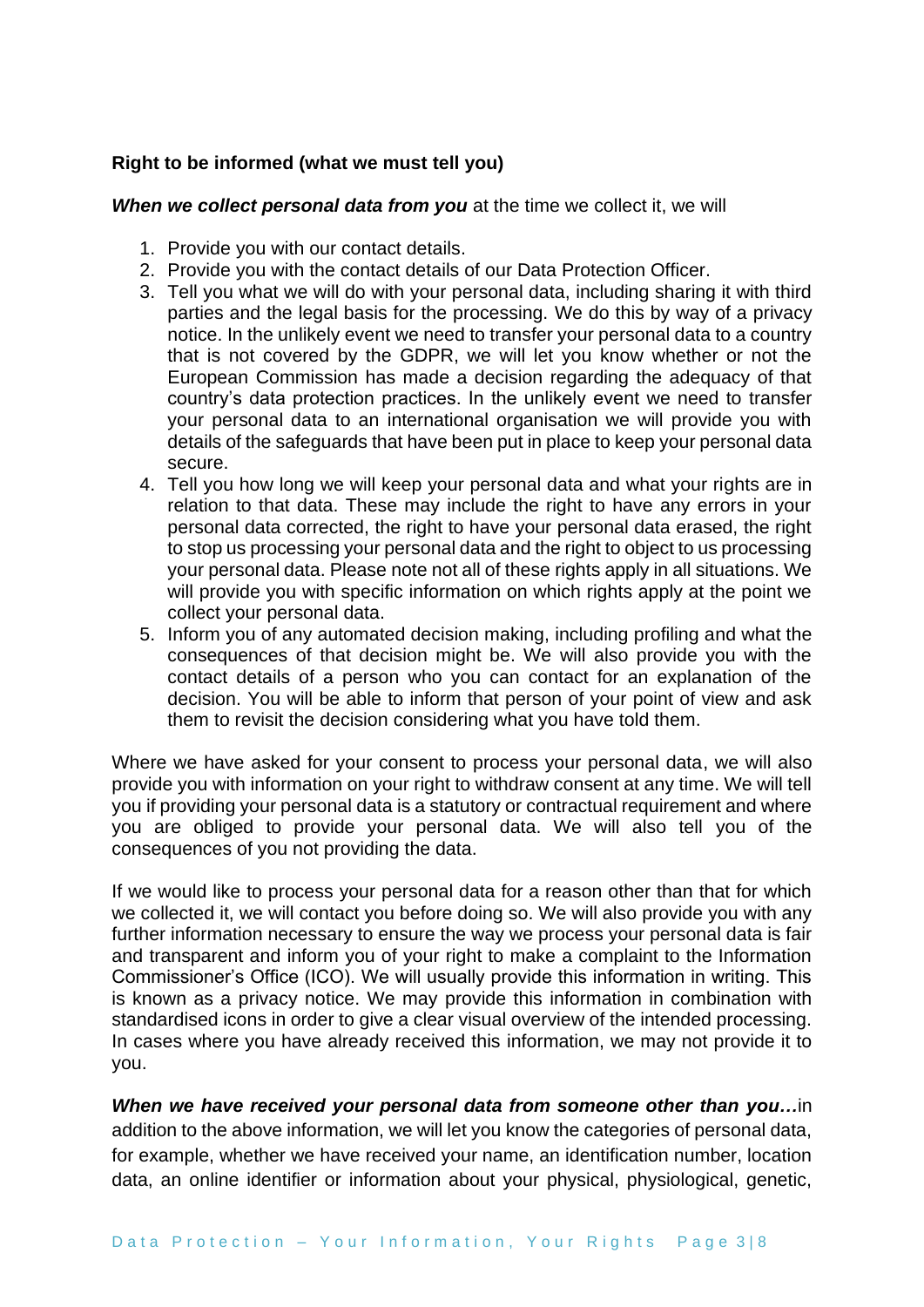mental, economic, cultural or social identity. We will also tell you who provided us with the information, including whether it came from a publicly accessible source.

We will provide this information to you in a reasonable period depending on the circumstances of the case and in all cases at the latest within one month of the date we received your personal data. If we intend to use your personal data to contact you we will provide this information at the point of first contact, at the latest. If we intend to disclose the information to a third party, we will provide this information at the point we first disclose your personal data, at the latest.

There may be some circumstances in which we would not provide you with this information i.e. where providing this information proves impossible or would involve disproportionate effort, where obtaining or disclosing your information is laid down in law or where the personal data must remain confidential subject to an obligation of professional secrecy regulated by law, including a statutory obligation of secrecy.

Wherever we received your personal data from, the GDPR allows us to use it for archiving in the public interest, for scientific or historical research or for statistical purposes. You do, however, have the right to object to such processing. If we do use your personal data for any of these reasons, we must keep it safe in accordance with the GDPR and the Data Protection Act 2018.

## **Right of access (to your personal data)**

You can request a copy of your personal data by writing to [enquiries@gshs.org.uk](mailto:enquiries@gshs.org.uk)

The purpose of being able to access your personal data is so you can be aware of, and verify, the lawfulness of the processing.

On making a request we will need to confirm your identity and whether or not we hold your personal data. Where we do hold your personal data we will usually provide you with a copy. Where we hold a lot of information about you we may ask you to specify what information you would like us to provide. In addition to providing you with a copy of your personal data we will provide the following information:

- 1. The purposes of the processing;
- 2. The categories of personal data;
- 3. Who we have or will disclose your personal data to, in particular recipients in countries not covered by the GDPR or international organisations;
- 4. How long we will store your personal data for;
- 5. Whether you have the right to request your personal data be corrected if it is inaccurate;
- 6. Whether you have the right to request your personal data be erased;
- 7. Whether you have the right to request that we stop processing your data or to object to us processing your personal data;
- 8. Your right to make a complaint to the ICO;
- 9. Where we received your personal data from, if we did not receive it from you;
- 10.The existence of automated decision-making, including profiling, along with some meaningful information about the logic involved and the significance and possible consequences of such processing;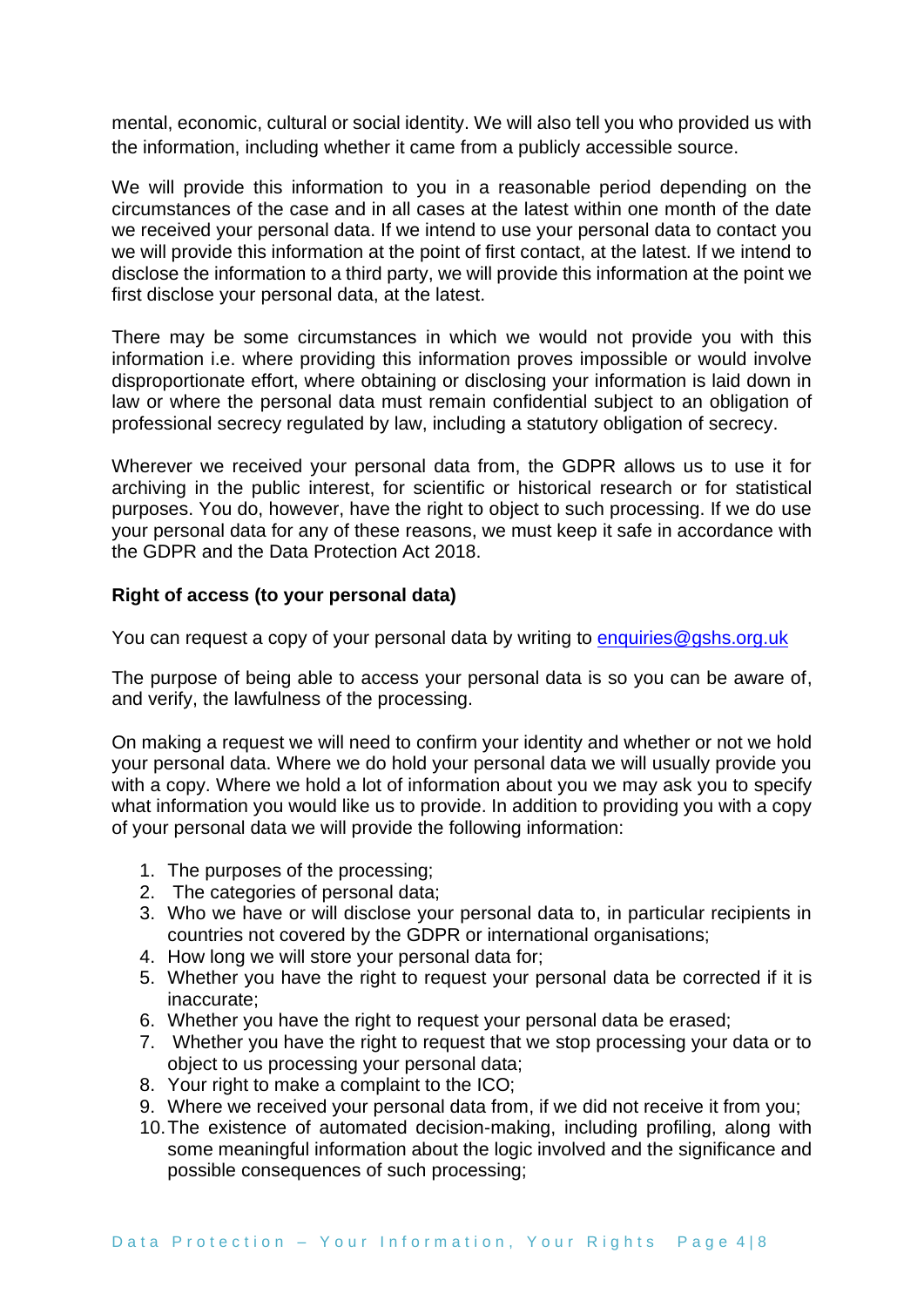- 11.In the unlikely event we have transferred your personal data to a country that is not covered by the GDPR, we will let you know whether or not the European Commission has made a decision regarding the adequacy of that country's data protection practices. Where the European Commission has not made a decision regarding the adequacy of that countries data protection practices, we will provide you with details of the safeguards that have been put in place to keep your personal data secure; and
- 12.In the unlikely event we have transferred your personal data to an international organisation, we will provide you with details of the safeguards that have been put in place to keep your personal data secure.

We may not be able to provide you with a copy of your personal data where doing so would adversely affect the right and freedoms of others. For further information about your right of access, please contact out Data Protection Officer.

#### **Right to rectification**

If we hold inaccurate personal data about you, you have the right to have it corrected.

Where we have corrected your personal data we will notify any third parties we have disclosed the inaccurate data to unless it would be impossible or involve disproportionate effort. We will let you know who those third parties are on request. Please note, we do not have to change data just because you disagree with it, if that was the opinion of a professional at the time. But we are required to add a file note saying what you dispute.

## **Right to erasure ('right to be forgotten')**

There are certain circumstances in which you have a right to have your personal data erased and certain circumstances in which you do not. This right applies where:

- 1. It is no longer necessary for us to hold your personal data for the purposes we collected it;
- 2. Where our processing of your personal data was solely based on your consent and you have withdrawn that consent;
- 3. Where you object to the processing and there are no overriding legitimate grounds for the processing;
- 4. Where you object to the processing of your data for direct marketing purposes;
- 5. We have processed your personal data unlawfully;
- 6. We have to erase your personal data to comply with a legal obligation; or
- 7. We have collected a child's personal data in relation to the offer of information society (online) services.

Where we have disclosed the personal data to third parties we will inform them unless it would be impossible or involve disproportionate effort. We will let you know who those third parties are on request.

Please note: This right does not apply where we need to process your personal data:

1. To comply with a legal obligation;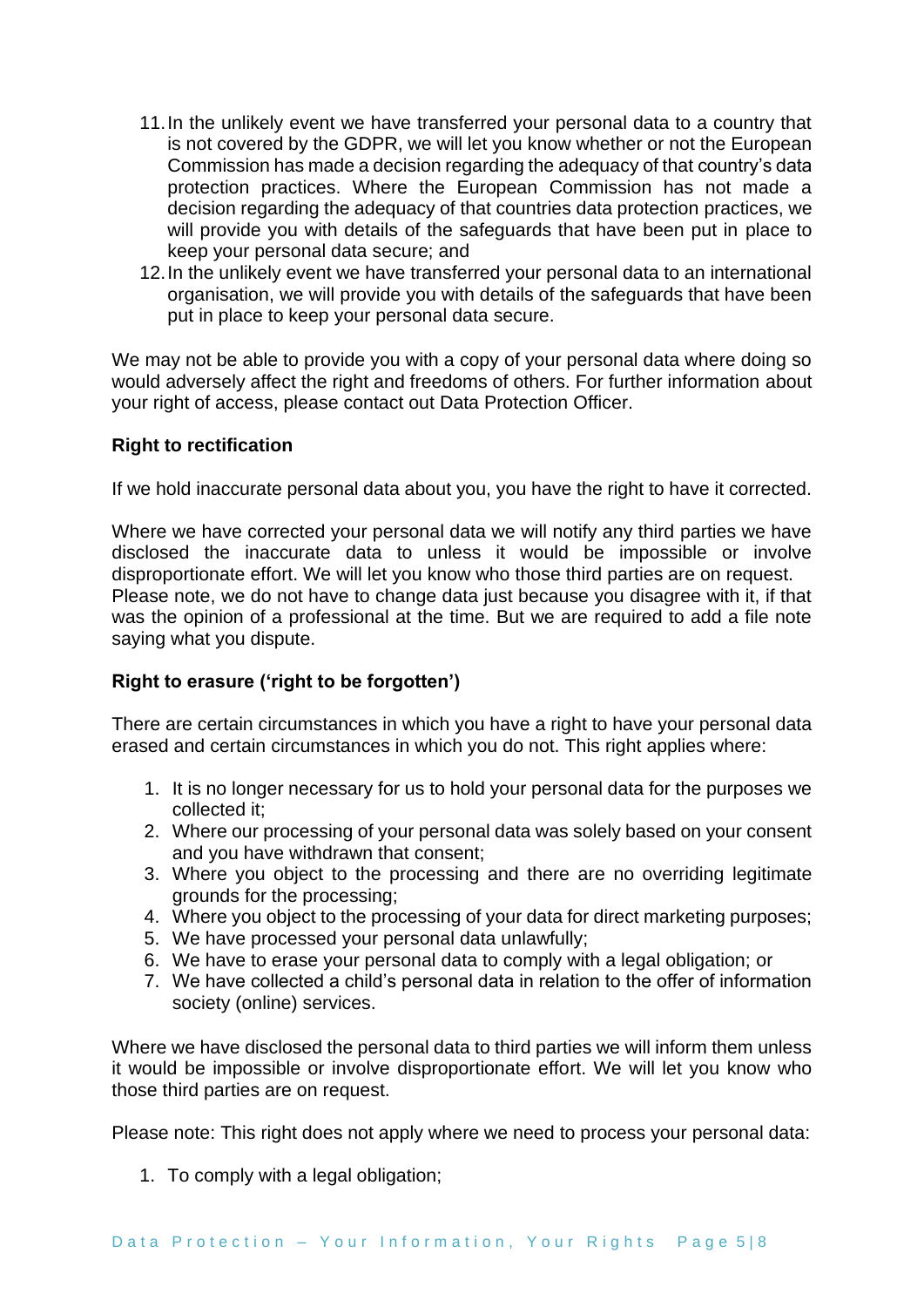- 2. For the performance of a task in the public interest or in the exercise of official authority;
- 3. For public health reasons in the public interest;
- 4. For archiving purposes in the public interest, scientific or historical research or statistical purposes, where erasing the data would make it impossible or seriously affect our ability to achieve the aims of the processing; or
- 5. To take legal action or defend legal claims.

## **Right to restriction of processing**

In certain circumstances you have the right to stop us from further processing your personal data. This right applies where:

- 1. You challenge the accuracy of the personal data. In such cases we will stop processing your personal data until we have confirmed it is accurate;
- 2. Our processing is unlawful, and you choose to restrict processing rather than have us erase your personal data;
- 3. Where we no longer need the data and intend to delete it, but you ask us to keep it for the establishment, exercise or defence of a legal claim; or
- 4. Where you have objected to the processing of your data and are awaiting a decision on whether the legitimate grounds we have claimed for the processing override yours.

Where we have disclosed the personal data to third parties we will inform them unless it would be impossible or involve disproportionate effort. We will let you know who those third parties are on request.

With the exception of storing your personal data if we have agreed to restrict processing we will only process the data with your consent or for the establishment, exercise or defence of legal claims or for the protection of the rights of another person or for reasons of important public interest or UK law.

We will inform you inform you before the restriction of the processing is lifted.

## **Right to data portability**

The right to data portability enables you get a copy of your personal data in a commonly used machine readable format for your own use, for example, to transfer to another service provider or organisation. Where technically possible you have the right to have the data transferred directly to another service provider or organisation. This right applies in cases where you have provided the personal data, the processing is based on your consent and carried out by automated means.

## **Right to object**

You have the right to object to the processing of your data in relation to a task we are undertaking in the public interest or in the exercise of official authority. Where you do object we will stop processing your data unless we are able to demonstrate compelling legitimate grounds for the processing which override your interests, rights and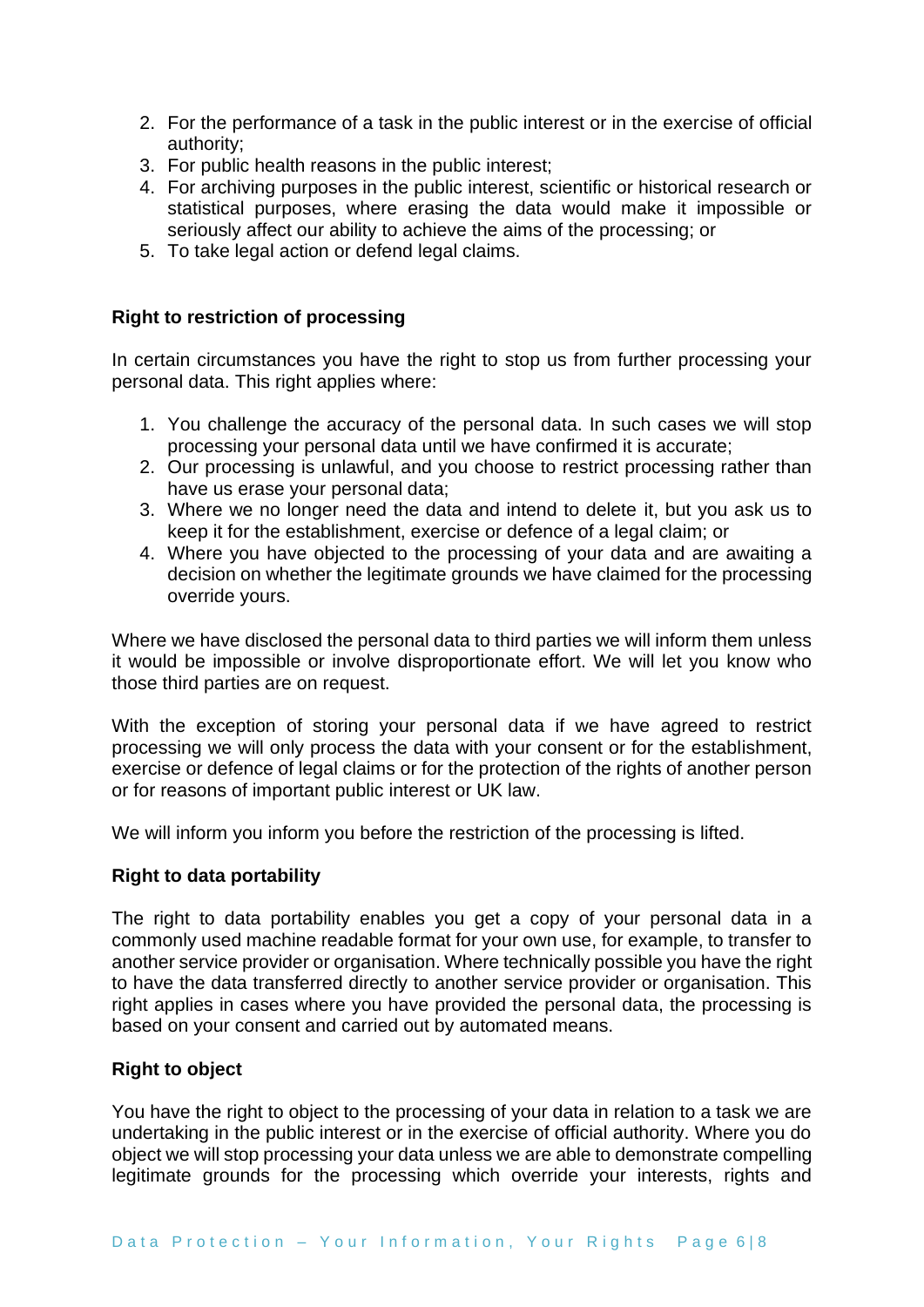freedoms or we need to process the information to establish, exercise or defend a legal claim.

You have the right to object to the processing of your personal data for direct marketing, including profiling relating to direct marketing. Where you object to processing on this basis we will stop processing your personal data immediately.

You also have the right to object to the use of your personal data for scientific or historical research or statistical purposes on grounds, unless the processing is necessary for the performance of a task undertaken in the public interest.

#### **Right not to be subject to automated decision making**

This right provides a safeguard against a potentially damaging automated decision, including profiling, being made about you without human intervention; in cases where the decision produces a legal of similarly significant effect. We will notify you of any automated decision making of this nature. We will also provide you with the contact details of a person who you can contact for an explanation of the decision. You will be able to inform that person of your point of view and ask them to revisit the decision in light of what you have told them. This right does not apply if the decision is necessary for entering into or the performance of a contract, is authorised by law or you have consented to the decision being made by automated means.

#### **How we will respond to your request to exercise your rights**

Where you make a request to exercise one of your rights detailed above we will need to confirm your identity and whether or not we hold your personal data. Where we do hold your personal data we will respond to your request without undue delay and in any event within one month of your request. We may need to extend the time period by a further two months depending on the complexity and number of requests. If we do need to extend the timescale, we will inform you within one month of receiving your request and let you know the reason for the delay.

This service is free of charge, however, where we consider your request to be manifestly unfounded or excessive, in particular where it is a repeat request we may charge a reasonable fee taking into account the administrative costs of providing the information or communication or taking the action requested. We may also refuse to act upon your request.

#### **Notifying you of a data protection breach**

In the event we breach your data protection and that breach is likely to result in a high risk to your rights and freedoms we will notify you of the breach without undue delay. We will explain to you clearly and in plain language the nature of the breach and provide you with the contact details of our Data Protection Officer or other point of contact from whom you can obtain further information.

We will explain the likely consequences of the breach and what we have done to address the breach and reduce the possible impact on you. We may also suggest things you may want to do to reduce the potential impact on you.